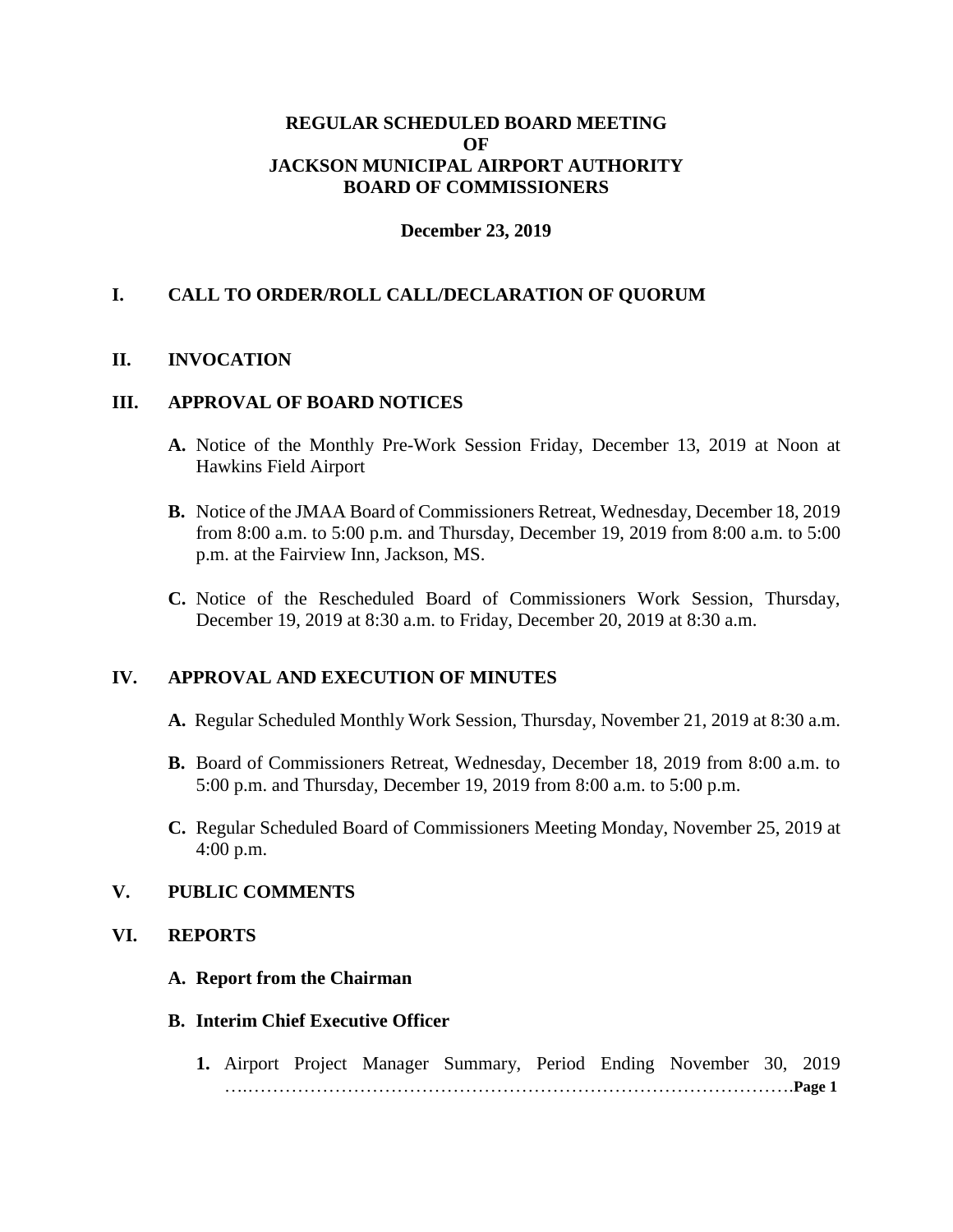**2.** Airport Activity Statistics Report, Period Ending November 30, 2019 ………………………………………………………………………….........**Page 16**

# **C. Attorney**

# **VII. ACTION ITEMS**

### **A. Financial Matters**

**1**. Financial Reports for November 2019:

| (a) |  |
|-----|--|
|-----|--|

- (b) Income Statement: Accept….……………………………...**Page 31**
- (c) Claims Docket for November 2019: Approve...……............**Page 34**

# **B. Construction Projects**

### **C. Procurements**

### **D. Service Agreements**

- **1.** Network Printer Services Agreement, JMAA: Authorization to (i) execute a print management Agreement for 36 months; (ii) approve annual cost for print services for the duration of the Agreement (RJ Young)..………………**Page 38**
- **2.** Security Check Point Reconfiguration Project, JAN: Authorization to amend existing Professional Services Agreement for professional design and construction oversight; (ii) approve of additional architectural design and related services; (iii) approve of the new design and engineering services total contract; (iv) approve of the new project budget (Duvall Decker).……..**Page 41**
- **3.** Runway 16L/34R Taxiway Alpha and Cross Connector Taxiways Pavement Rehabilitation, JAN: Authorization to (i) amend existing Professional Service Contract Agreement; (ii) approval of additional architectural design and related services; (iii) approval of the additional fees; (iv) approval of the new total agreement amount; and (v) approval of the new project budget (Integrated Management Services)……………………...…..……………..…………**Page 45**
- **E. Grants**